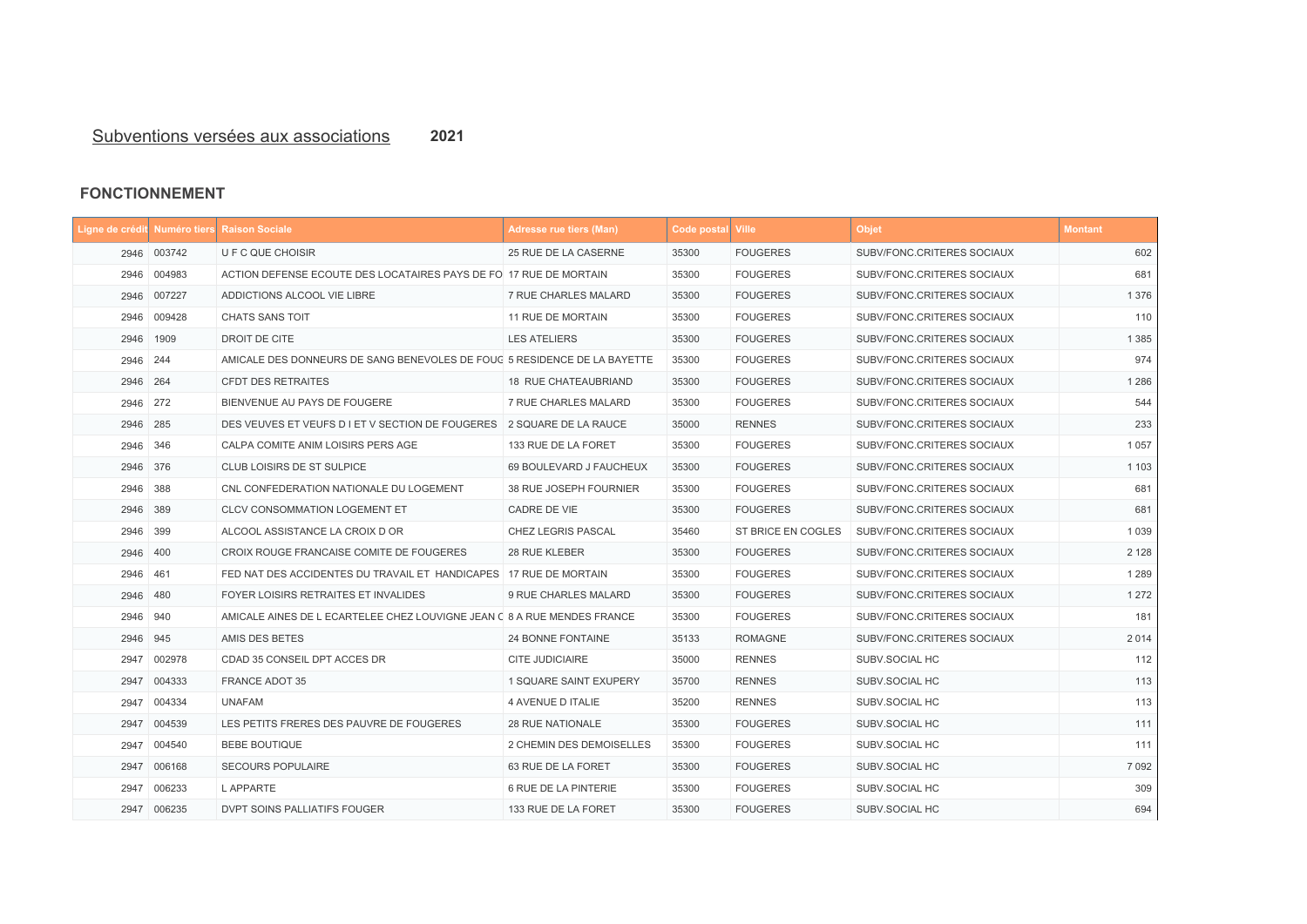|          |             | Ligne de crédit Numéro tiers Raison Sociale                            | <b>Adresse rue tiers (Man)</b>     | <b>Code postal Ville</b> |                                    | <b>Objet</b>                                 | <b>Montant</b> |
|----------|-------------|------------------------------------------------------------------------|------------------------------------|--------------------------|------------------------------------|----------------------------------------------|----------------|
|          | 2947 006575 | LES P'TITS DOUDOUS FOUGERAIS                                           | 17 QUEREE                          | 35133                    | ST GERMAIN EN COGLE SUBV.SOCIAL HC |                                              | 113            |
|          | 2947 1822   | RESTAURANTS DU COEUR RELAIS DU COEUR D I V                             | 15 BIS RUE DE LA ROBERDIERE 35000  |                          | <b>RENNES</b>                      | SUBV.SOCIAL HC                               | 1763           |
| 2947 755 |             | O F P A R OFFICE FOUGERAIS DES PERSONN PERSONNES A LA RETRAITE         |                                    | 35300                    | <b>FOUGERES</b>                    | SUBV.SOCIAL HC                               | 897            |
|          | 2949 1512   | APE2A                                                                  | 88 RUE DE LA FORET                 | 35300                    | <b>FOUGERES</b>                    | SUBVENTION APEAA HEBERGEMENT                 | 35 600         |
|          | 2952 1826   | LE VALDOCCO                                                            | <b>43 RUE PASTEUR</b>              | 35300                    | <b>FOUGERES</b>                    | SUBV/FONCT. LE VALDOCCO                      | 61 264         |
| 2953 383 |             | COMBATTANTS PRISONNIERS DE GUERRE COMBATTANT 2 BD LECLERC              |                                    | 35300                    | <b>FOUGERES</b>                    | SUBV/ASSOC.PATRIOTIQUES                      | 370            |
| 2953     | 462         | F N A C A FED NAT ANCIENS COMBATTANTS ALGERIE TUI 17 RUE DE ST MALO    |                                    | 35133                    | LECOUSSE                           | SUBV/ASSOC.PATRIOTIQUES                      | 141            |
| 2953     | 463         | F N D I R P FED NAT DEPORTES INTERNES RESISTANTS ET 2 RUE TAILLANDIER  |                                    | 35300                    | <b>FOUGERES</b>                    | SUBV/ASSOC.PATRIOTIQUES                      | 94             |
| 2953     | 658         | U N C UNION NATIONALE COMBATTANTS                                      | <b>LES ATELIERS</b>                | 35300                    | <b>FOUGERES</b>                    | SUBV/ASSOC.PATRIOTIQUES                      | 133            |
| 2953 938 |             | LES MEDAILLES MILITAIRES                                               | 7 RUE DU PARC                      | 35460                    |                                    | ST ETIENNE EN COGLES SUBV/ASSOC.PATRIOTIQUES | 136            |
| 2957     | 009451      | SPL FOUGERES TOURISME                                                  | 1 RUE LOUIS LUMIERE                | 35133                    | LA SELLE EN LUITRE                 | SUBVENTION OTSI /FLEURISSEMENT               | 5 100          |
| 2960     | 003544      | LA GRANJAGOUL CREAT CENTRE VALORISAT PAT O                             | <b>MAIRIE</b>                      | 35210                    | <b>PARCE</b>                       | SUBV. ANIMATIONS ETE                         | 500            |
|          | 2960 005974 | <b>COULEUR PARTAGE</b>                                                 | 23 RUE DE RILLE                    | 35300                    | <b>FOUGERES</b>                    | SUBV. ANIMATIONS ETE                         | 300            |
| 2961     | 003479      | <b>CONSEIL ASSOCIATIONS CULTURE</b>                                    | <b>LES ATELIERS</b>                | 35300                    | <b>FOUGERES</b>                    | SUBV. C.A.C                                  | 6 3 0 0        |
| 2963     | 2891        | PAGE BLANCHE                                                           | 9 RUE DES FRERES DEVERIA           | 35300                    | <b>FOUGERES</b>                    | SUBV. F.A.C. ASSOCIATIF                      | 605            |
| 2963     | 972         | THEATRE A FALGARD                                                      | <b>LES ATELIERS</b>                | 35300                    | <b>FOUGERES</b>                    | SUBV. F.A.C. ASSOCIATIF                      | 279            |
| 2964     | 278         | L ECHO LIE                                                             | INSPECTION DEPARTEMENTALE 35300    |                          | <b>FOUGERES</b>                    | SUBV. CRITERES EDUC/ENFANCE                  | 56             |
| 2967     | 010913      | COMITE COMMUNAL DE JUMELAGE                                            | DCPE TENKODOGO                     | 331                      | OUARGAYE                           | SUBV. SOLIDARITE COOP JUMELAGE               | 30 000         |
| 2970     | 003340      | LES AMIS DE JEAN GUEHENNO PAR BACHELIER PATRICK   17 RUE DE LA ROUERIE |                                    | 35300                    | <b>FOUGERES</b>                    | SUBV. ASS CULTURELLES                        | 219            |
| 2970     | 003482      | LES FOUS GERENT                                                        | 6 RUE DE LA FOURCHETTE             | 35300                    | <b>FOUGERES</b>                    | SUBV. ASS CULTURELLES                        | 635            |
|          | 2970 003903 | CLUB DES CHIFFRES ET DES LETTRES DU PAYS DE FOUG LALO GUILLAUME        |                                    | 35133                    | LA SELLE EN LUITRE                 | SUBV. ASS CULTURELLES                        | 94             |
|          | 2970 004312 | <b>LA SIRENE</b>                                                       | 4 RUE DE LA CITE DES GAUDELE 35300 |                          | <b>FOUGERES</b>                    | SUBV. ASS CULTURELLES                        | 362            |
|          | 2970 004441 | THEATRE DES FLAMBARDS                                                  | 1 RUELLE DES FLAMBARDS             | 35300                    | <b>FOUGERES</b>                    | SUBV. ASS CULTURELLES                        | 2 4 0 4        |
|          | 2970 004507 | <b>FOUGERES BIG BAND</b>                                               | 17 RUE ALEXANDRE III               | 35300                    | <b>FOUGERES</b>                    | SUBV. ASS CULTURELLES                        | 210            |
|          | 2970 004917 | LAPS                                                                   | 4 RUE DES RESISTANTS               | 35300                    | <b>FOUGERES</b>                    | SUBV. ASS CULTURELLES                        | 1802           |
|          | 2970 004945 | SALSA HELECHO CHEZ LE BIHAN GAELLE                                     | 8 RUE DE BEAUMANOIR                | 35300                    | <b>FOUGERES</b>                    | SUBV. ASS CULTURELLES                        | 224            |
|          | 2970 004980 | <b>CLUB PHOTO TOUS PHOTOGRAPHES</b>                                    | 1 ALLEE D'ANCENIS                  | 35300                    | <b>FOUGERES</b>                    | SUBV. ASS CULTURELLES                        | 94             |
|          | 2970 005261 | PHILATELISTES NUMISMATES CARTOPHILES PAYS DE FOI CHEZ GARNIER JOSEPH   |                                    | 35460                    | ST BRICE EN COGLES                 | SUBV. ASS CULTURELLES                        | 293            |
|          | 2970 005694 | <b>LES TRIXIES</b>                                                     | 18 BIS RUE DE L'ECHANGE            | 35300                    | <b>FOUGERES</b>                    | SUBV. ASS CULTURELLES                        | 698            |
|          | 2970 005974 | <b>COULEUR PARTAGE</b>                                                 | 23 RUE DE RILLE                    | 35300                    | <b>FOUGERES</b>                    | SUBV. ASS CULTURELLES                        | 94             |
|          | 2970 006577 | <b>SCENECURE</b>                                                       | 20 CHEMIN BERTIN                   | 35300                    | <b>FOUGERES</b>                    | SUBV. ASS CULTURELLES                        | 94             |
|          | 2970 007208 | CRE ACTIONS EN FOLIE                                                   | 19 ALLEE DES SABLONNIERES          | 35300                    | <b>FOUGERES</b>                    | SUBV. ASS CULTURELLES                        | 94             |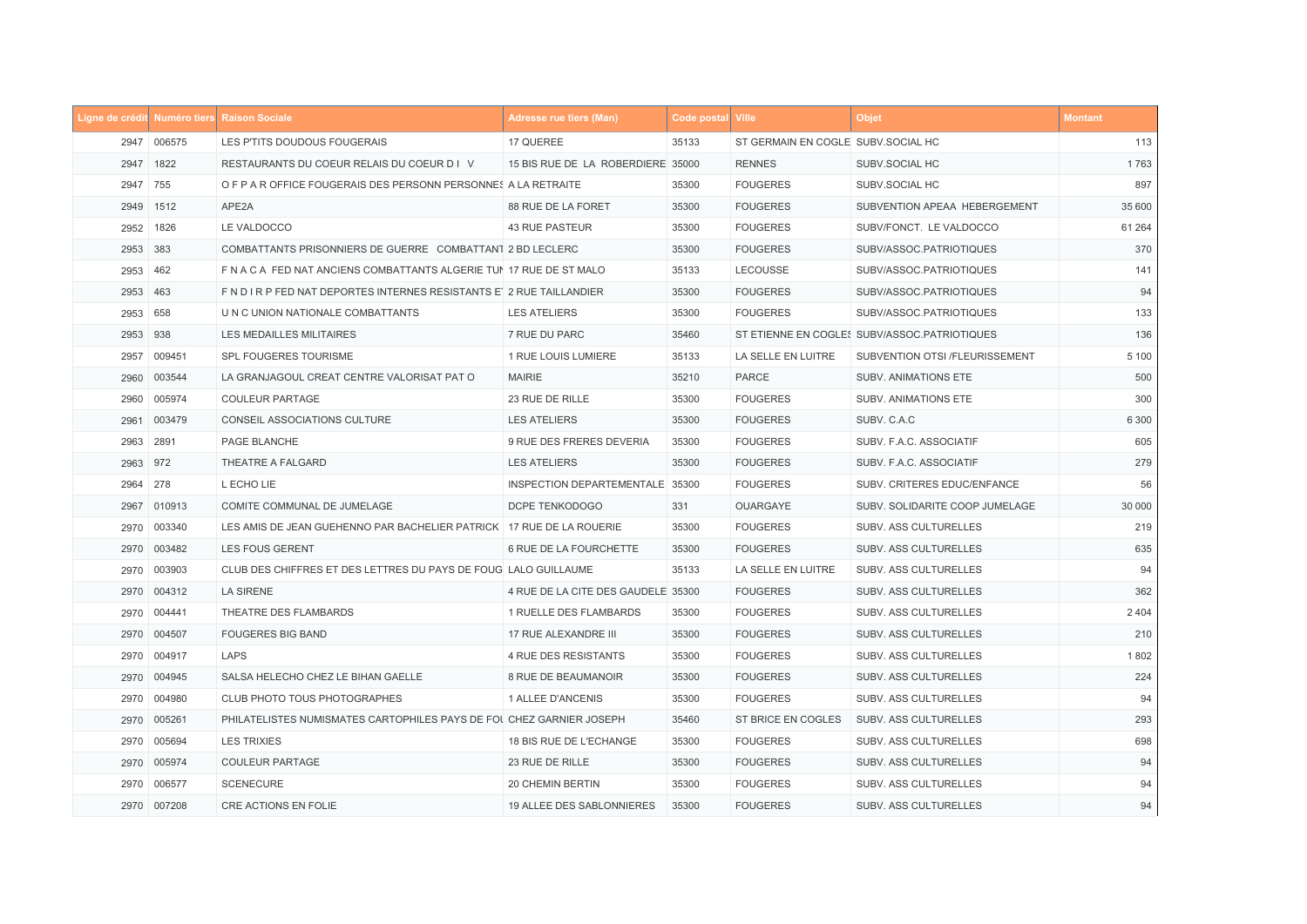|      |             | Ligne de crédit Numéro tiers Raison Sociale                                | <b>Adresse rue tiers (Man)</b>     | Code postal Ville |                       | <b>Objet</b>                   | <b>Montant</b> |
|------|-------------|----------------------------------------------------------------------------|------------------------------------|-------------------|-----------------------|--------------------------------|----------------|
|      | 2970 010520 | ET SI PEINDRE N ETAIT QU UN                                                | 25 RUE DE L YSER                   | 35300             | <b>FOUGERES</b>       | SUBV. ASS CULTURELLES          | 94             |
|      | 2970 010521 | DANSE ET COMPAGNIE                                                         | 7 CHEMIN DE LA REPUBLIQUE          | 35133             | LECOUSSE              | SUBV. ASS CULTURELLES          | 94             |
|      | 2970 1271   | THEATRE DU CHEMIN DE RONDE                                                 | 7 RUE CHARLES MALARD               | 35300             | <b>FOUGERES</b>       | SUBV. ASS CULTURELLES          | 281            |
|      | 2970 1743   | <b>8EME AVENUE</b>                                                         | 38 RUE DES JARDINS                 | 35300             | <b>FOUGERES</b>       | SUBV. ASS CULTURELLES          | 1 0 2 6        |
|      | 2970 1821   | CERCLE GENEALOGIQUE DU PAYS DE FOUGERES                                    | 14 RUE ALEXANDRE LEFAS             | 35300             | <b>FOUGERES</b>       | SUBV. ASS CULTURELLES          | 205            |
|      | 2970 2001   | ATELIER DE L OTERBOI                                                       | 71 RUE DE RILLE                    | 35300             | <b>FOUGERES</b>       | SUBV. ASS CULTURELLES          | 1 3 0 7        |
|      | 2970 232    | ASS FORMATION ANIMATION POPU                                               | 56 AVENUE DE LA VERRERIE           | 35300             | <b>FOUGERES</b>       | SUBV. ASS CULTURELLES          | 3 1 3 1        |
| 2970 | 2528        | BRIDGE CLUB DE FOUGERES                                                    | 7 BIS RUE LEBOUTEILLER             | 35300             | <b>FOUGERES</b>       | SUBV. ASS CULTURELLES          | 194            |
| 2970 | 261         | BIBLIOTHEQUES D HOPITAUX DE RENNES ET DE LA REGIC CENTRE HOSPITALIER       |                                    | 35300             | <b>FOUGERES</b>       | SUBV. ASS CULTURELLES          | 367            |
|      | 2970 2633   | BRETONNE DU PAYS DE FOUGERES CHEZ MARTINAIS PIE LES ATELIERS               |                                    | 35300             | <b>FOUGERES</b>       | SUBV. ASS CULTURELLES          | 185            |
|      | 2970 2710   | <b>ART PLUS</b>                                                            | <b>LES ATELIERS</b>                | 35300             | <b>FOUGERES</b>       | SUBV. ASS CULTURELLES          | 250            |
|      | 2970 2859   | <b>BAGAD BRO FELGER</b>                                                    | 9 RUE DES FRERES DEVERIA           | 35300             | <b>FOUGERES</b>       | SUBV. ASS CULTURELLES          | 1912           |
| 2970 | 289         | FOUGERES DECLIC PHOTO                                                      | LE CLUB                            | 35300             | <b>FOUGERES</b>       | SUBV. ASS CULTURELLES          | 290            |
|      | 2970 2891   | PAGE BLANCHE                                                               | 9 RUE DES FRERES DEVERIA           | 35300             | <b>FOUGERES</b>       | SUBV. ASS CULTURELLES          | 282            |
|      | 2970 309    | AVANT GARDE LAIQUE                                                         | 50 ROUTE DE LA CHAPELLE JANS 35300 |                   | <b>FOUGERES</b>       | SUBV. ASS CULTURELLES          | 7805           |
|      | 2970 374    | CLUB FOUGERAIS DES JUMELAGES EUROPEENS                                     | 9 RUE DES FRERES DEVERIA           | 35300             | <b>FOUGERES</b>       | SUBV. ASS CULTURELLES          | 337            |
|      | 2970 449    | <b>ESPERANCE</b>                                                           | 1 BIS RUE LE BOUTEILLER            | 35300             | <b>FOUGERES</b>       | SUBV. ASS CULTURELLES          | 19 28 2        |
|      | 2970 506    | <b>CHORALE HARMONIC</b>                                                    | CHEZ HARDY JEAN PIERRE             | 35300             | <b>FOUGERES</b>       | SUBV. ASS CULTURELLES          | 296            |
|      | 2970 630    | THEATRE DE LA BALOSSE                                                      | 3 IMPASSE LARIBOISIERE             | 35300             | <b>FOUGERES</b>       | SUBV. ASS CULTURELLES          | 2 0 3 0        |
|      | 2970 662    | UNIVERSITE DU TEMPS LIBRE DE LA REGION DE FOUGERI 9 RUE DES FRERES DEVERIA |                                    | 35300             | <b>FOUGERES</b>       | SUBV. ASS CULTURELLES          | 795            |
|      | 2970 715    | MAITRISE SAINT LEONARD                                                     | <b>19 PLACE LARIBOISIERE</b>       | 35300             | <b>FOUGERES</b>       | SUBV. ASS CULTURELLES          | 1716           |
|      | 2970 725    | LA KEVRENN BAGAD RAOUL II                                                  | CENTRE CULTUREL DES URBANI 35300   |                   | <b>FOUGERES</b>       | SUBV. ASS CULTURELLES          | 2 0 4 8        |
|      | 2970 972    | THEATRE A FALGARD                                                          | <b>LES ATELIERS</b>                | 35300             | <b>FOUGERES</b>       | SUBV. ASS CULTURELLES          | 764            |
|      | 2972 748    | FOYER SOCIO EDUCATIF COLLEGE THERESE PIERRE                                | 26 BIS RUE DUGUAY TROUIN           | 35301             | <b>FOUGERES CEDEX</b> | SUBV. HC FOYERS COLLEGES       | 343            |
|      | 2980 1576   | MISSION LOCALE PAYS FOUGERES                                               | 9 RUE DES FRERES DEVERIA           | 35300             | <b>FOUGERES</b>       | SUBV. ACTIONS JEUNESSE         | 2 2 0 0        |
|      | 2982 002985 | AEPEC NOTRE DAME DE BONABRY ECOLE MATERN ST JC 9 RUE JEANNE D'ARC          |                                    | 35300             | <b>FOUGERES</b>       | SUBV. ECO.PRIVEES ACCUEIL MATE | 8772           |
|      | 2982 1478   | AEPEC DE SAINT SULPICE ECOLE N D DE PONTMAIN                               | 1 RUE DU PERE LETAILLANDIER 35300  |                   | <b>FOUGERES</b>       | SUBV. ECO.PRIVEES ACCUEIL MATE | 8773           |
|      | 2982 1642   | AEPEC ST JB DE LA SALLE                                                    | 7 RUE DOCTEUR BEAUVERGER 35300     |                   | <b>FOUGERES</b>       | SUBV. ECO.PRIVEES ACCUEIL MATE | 8772           |
|      | 2982 2286   | OGEC ST LEONARD EC DE LA MENNAIS                                           | 4 BOULEVARD DES DEPORTES           | 35300             | <b>FOUGERES</b>       | SUBV. ECO.PRIVEES ACCUEIL MATE | 8772           |
|      | 2982 274    | LA MOUSSAYE                                                                | 11 RUE LESUEUR                     | 35300             | <b>FOUGERES</b>       | SUBV. ECO.PRIVEES ACCUEIL MATE | 8773           |
| 2983 | 003591      | OCCE ECOLE ELEMENTAIRE PUBL                                                | 58 RUE DUGUESCLIN                  | 35300             | <b>FOUGERES</b>       | SUBV. CLASSES ENVIRONNEMENT    | 693,47         |
|      | 2983 1376   | APEL JEAN DE LA MENNAIS                                                    | 4 BD DES DEPORTES                  | 35300             | <b>FOUGERES</b>       | SUBV. CLASSES ENVIRONNEMENT    | 812,24         |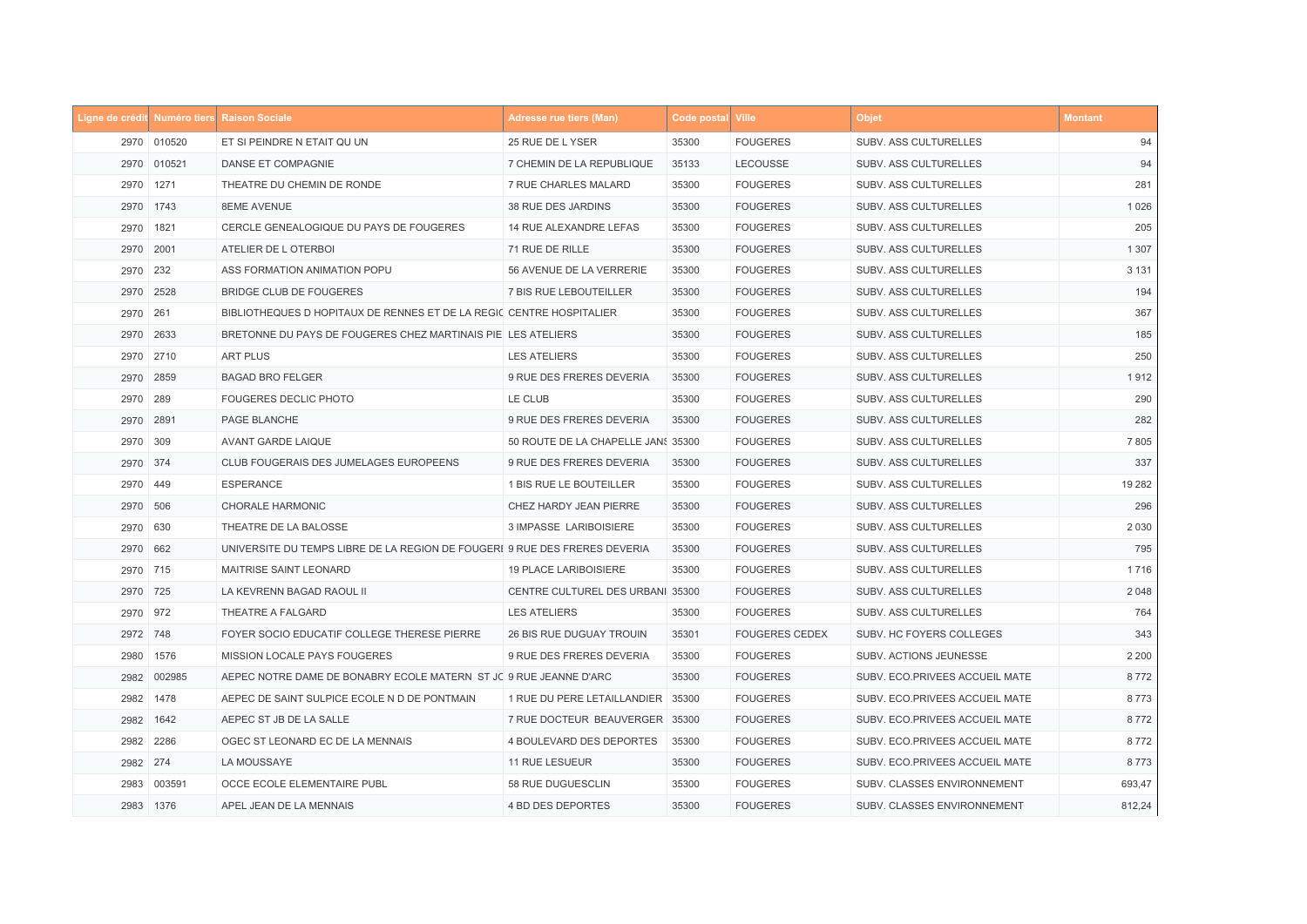|          |             | Ligne de crédit Numéro tiers Raison Sociale                              | <b>Adresse rue tiers (Man)</b>    | Code postal Ville |                       | <b>Objet</b>                                 | <b>Montant</b> |
|----------|-------------|--------------------------------------------------------------------------|-----------------------------------|-------------------|-----------------------|----------------------------------------------|----------------|
|          | 2983 1827   | OCCE COOP SCOLAIRE FORAIRIE                                              | <b>ECOLE PRIMAIRE FORAIRIE</b>    | 35300             | <b>FOUGERES</b>       | SUBV. CLASSES ENVIRONNEMENT                  | 663,53         |
|          | 2983 1833   | OCCE COOP SC MAT BLEUETS                                                 | <b>RUE DES BLEUETS</b>            | 35300             | <b>FOUGERES</b>       | SUBV. CLASSES ENVIRONNEMENT                  | 1 081,86       |
| 2983     | 230         | AEPEC DE BONABRY ECOLE PRIM ST JOS BONABRY                               | 9 RUE JEANNE D ARC                | 35300             | <b>FOUGERES</b>       | SUBV. CLASSES ENVIRONNEMENT                  | 979,2          |
| 2985     | 1570        | SPORTIVE COLLEGE JEANNE D AR                                             | 6 RUE JEANNE D ARC                | 35300             | <b>FOUGERES</b>       | SUBV. FONCT SPORT SCOLAIRE                   | 538            |
|          | 2985 1571   | SPORTIVE LA CHESNARDIERE                                                 | <b>COLLEGE SAINTE MARIE</b>       | 35300             | <b>FOUGERES</b>       | SUBV. FONCT SPORT SCOLAIRE                   | 735            |
|          | 2985 1572   | SPORTIVE LYCEE J GUEHENNO                                                | 11 RUE DU CHAMP ROSSIGNOL         | 35300             | <b>FOUGERES</b>       | SUBV. FONCT SPORT SCOLAIRE                   | 631            |
| 2985     | 1633        | SPORTIVE DU COLLEGE GANDHI                                               | <b>COLLEGE MAHATMA GANDHI</b>     | 35304             | <b>FOUGERES CEDEX</b> | SUBV. FONCT SPORT SCOLAIRE                   | 631            |
| 2985     | 234         | <b>AFUSEP</b>                                                            | ECOLE MADELEINE CHATTIERE         | 35300             | <b>FOUGERES</b>       | SUBV. FONCT SPORT SCOLAIRE                   | 1893           |
| 2985 246 |             | SPORTIVE J B LE TAILLANDIER                                              | 9 BIS RUE EUGENE PACORY           | 35300             | <b>FOUGERES</b>       | SUBV. FONCT SPORT SCOLAIRE                   | 620            |
| 2985 648 |             | <b>UGSEL PRIMAIRE FOUGERES</b>                                           | ECOLE NOTRE DAME                  | 35133             | LANDEAN               | SUBV. FONCT SPORT SCOLAIRE                   | 1893           |
| 2985 664 |             | SPORTIVE LES FOUGERES                                                    | <b>COLLEGE THERESE PIERRE</b>     | 35300             | <b>FOUGERES</b>       | SUBV. FONCT SPORT SCOLAIRE                   | 631            |
| 2986     | 005014      | <b>AUTOUR DU FIL</b>                                                     | <b>LES ATELIERS</b>               | 35300             | <b>FOUGERES</b>       | <b>SUBV. FONCT QUARTIER</b>                  | 94             |
|          | 2986 009924 | L'OUTIL EN MAIN                                                          | 2 LA CHAUNIERE                    | 35133             | LECOUSSE              | SUBV. FONCT QUARTIER                         | 94             |
|          | 2986 1328   | COMITE DES FETES ST SULPICE CHEZ JEHAN CLAUDE                            | 63 RUE DE RILLE                   | 35300             | <b>FOUGERES</b>       | <b>SUBV. FONCT QUARTIER</b>                  | 515            |
| 2986     | 265         | CHASSEURS FOUGERES ST HUBERT CHEZ PRIOUL DOMIN 31 RUE DE LA PETITE BUTTE |                                   | 35300             | <b>FOUGERES</b>       | SUBV. FONCT QUARTIER                         | 237            |
| 2986 271 |             | <b>FOUGERAISE AQUARIOPHILE</b>                                           | 9 AVENUE DE BRETAGNE              | 35133             | LAIGNELET             | SUBV. FONCT QUARTIER                         | 352            |
| 2986 364 |             | <b>CHATTIERE PROMOTION</b>                                               | 14RESIDENCE DE LA CHATTIERE 35300 |                   | <b>FOUGERES</b>       | SUBV. FONCT QUARTIER                         | 188            |
| 2986 779 |             | LE COURRIER FOUGERAIS CHEZ GAVARD JEAN YVES                              | 32 RUE DE BRETAGNE                | 35133             | <b>BEAUCE</b>         | SUBV. FONCT QUARTIER                         | 266            |
| 2988 753 |             | OFFICE DES SPORTS ET LOISIRS OSL                                         | <b>LES ATELIERS</b>               | 35300             | <b>FOUGERES</b>       | SUBV. O.S.L.                                 | 15744          |
| 2991     | 003460      | LES FOULEES DE L ESPOIR                                                  | CHEZ JEAN LOUIS FOUILLARD         | 35133             | LAIGNELET             | SUBV. EVENEMENTS SPORTIFS                    | 250            |
|          | 2991 005873 | TRAIL URBAIN PAYS DE FOUGERE                                             | CHEZ JOURDAN KEVIN                | 35133             | LECOUSSE              | SUBV. EVENEMENTS SPORTIFS                    | 1 0 0 0        |
|          | 2991 009184 | CHEVAL ENDURANCE FOUGERAISE                                              | <b>MAIRIE</b>                     | 35420             | LE FERRE              | <b>SUBV. EVENEMENTS SPORTIFS</b>             | 1500           |
|          | 2991 010629 | AR REDADEG                                                               | 140 CHAMPS D ALOUETTES            | 35310             |                       | BREAL SOUS MONTFOR SUBV. EVENEMENTS SPORTIFS | 350            |
|          | 2993 003460 | LES FOULEES DE L ESPOIR                                                  | CHEZ JEAN LOUIS FOUILLARD         | 35133             | LAIGNELET             | SUBV. FORFAITAIRE                            | 94             |
|          | 2993 005117 | COMPLEXE CYCLISTE FOUGERAIS                                              | CHEZ PIETTE JEAN-LOUIS            | 35300             | <b>FOUGERES</b>       | SUBV. FORFAITAIRE                            | 94             |
|          | 2993 006495 | YOGA DU RIRE YOGA SOURIRE DU PAYS DE FOUGERES                            | 14 RUE ALEXANDRE III              | 35300             | <b>FOUGERES</b>       | SUBV. FORFAITAIRE                            | 94             |
|          | 2993 1368   | <b>ZEN DE FOUGERES</b>                                                   | 27 RUE DES PRES                   | 35300             | <b>FOUGERES</b>       | SUBV. FORFAITAIRE                            | 94             |
|          | 2993 2247   | <b>BLEU SOLEIL</b>                                                       | <b>LES ATELIERS</b>               | 35300             | <b>FOUGERES</b>       | <b>SUBV. FORFAITAIRE</b>                     | 94             |
| 2993 82  |             | VIVRE LE YOGA AUJOURD HUI CHEZ HAINAULT MARIE HEL 14 BD MICHEL COINTAT   |                                   | 35300             | <b>FOUGERES</b>       | <b>SUBV. FORFAITAIRE</b>                     | 94             |
|          | 2995 1312   | DOJO DU PAYS FOUGERAIS                                                   | <b>26 RUE CANROBERT</b>           | 35300             | <b>FOUGERES</b>       | <b>SUBV. PROPRIETE</b>                       | 3 2 6 5        |
| 2995 449 |             | <b>ESPERANCE</b>                                                         | 1 BIS RUE LE BOUTEILLER           | 35300             | <b>FOUGERES</b>       | SUBV. PROPRIETE                              | 5478           |
| 2995 616 |             | TIR SPORTIF LA FOUGERAISE                                                | 54 BOULEVARD EDMOND ROUS: 35300   |                   | <b>FOUGERES</b>       | <b>SUBV. PROPRIETE</b>                       | 1886           |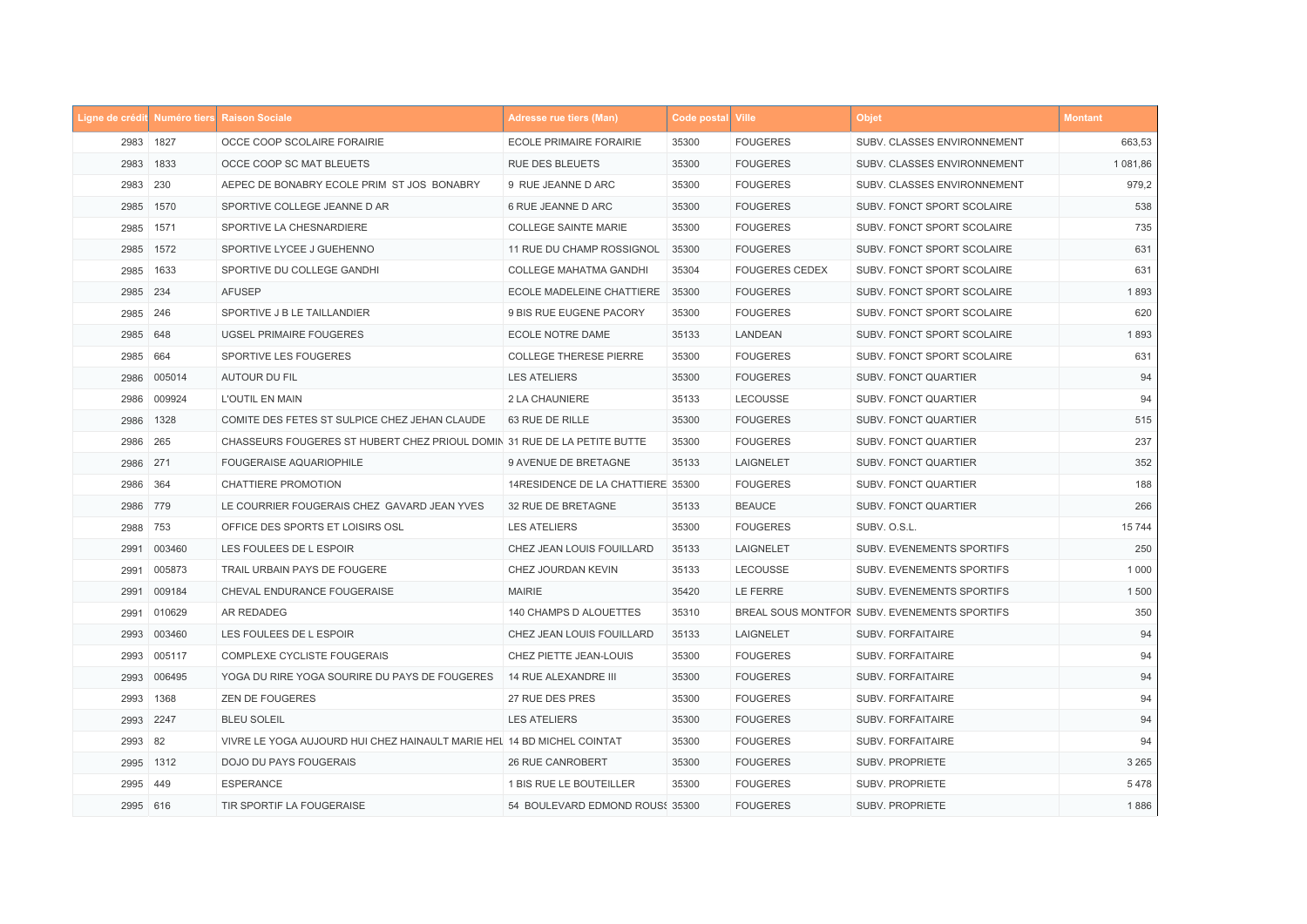|      |             | Ligne de crédit Numéro tiers Raison Sociale                           | <b>Adresse rue tiers (Man)</b>     | Code postal Ville |                    | <b>Objet</b>                                     | <b>Montant</b> |
|------|-------------|-----------------------------------------------------------------------|------------------------------------|-------------------|--------------------|--------------------------------------------------|----------------|
|      | 2995 629    | TENNIS CLUB FOUGERAIS                                                 | LA RIVIERE                         | 35133             | LECOUSSE           | SUBV. PROPRIETE                                  | 3 5 3 2        |
|      | 2996 003166 | FOUGERES VOLLEY BALL CHEZ PIERRE GUERIN                               | 7 IMPASSE DES AJONCS               | 35140             |                    | ST AUBIN DU CORMIER SUBV. FONCT CRITERES O.S.L.  | 4 107          |
| 2996 | 003455      | BADMINTON CLUB PAYS DE FOUGE                                          | 47 AV GEORGES POMPIDOU             | 35300             | <b>FOUGERES</b>    | SUBV. FONCT CRITERES O.S.L.                      | 3936           |
| 2996 | 003616      | PAYS DE FOUGERES BASKET                                               | 49 AV GEORGES POMPIDOU             | 35300             | <b>FOUGERES</b>    | SUBV. FONCT CRITERES O.S.L.                      | 44 689         |
| 2996 | 003898      | LES PAR CHEMINS DE FOUGERES                                           | <b>LES ATELIERS</b>                | 35300             | <b>FOUGERES</b>    | SUBV. FONCT CRITERES O.S.L.                      | 551            |
|      | 2996 004239 | AGL HANDBALL FOUGERES                                                 | 50 ROUTE DE LA CHAPELLE JANS 35300 |                   | <b>FOUGERES</b>    | SUBV. FONCT CRITERES O.S.L.                      | 16 0 16        |
| 2996 | 004246      | AGL DRAPEAU FOUGERES FOOTBAL                                          | ROUTE DE LA CHAPELLE JANSOI 35300  |                   | <b>FOUGERES</b>    | SUBV. FONCT CRITERES O.S.L.                      | 36 781         |
| 2996 | 004288      | RUGBY PAYS DE FOUGERES AGL                                            | 55 ROUTE DE LA CHAPELLE JANS 35300 |                   | <b>FOUGERES</b>    | SUBV. FONCT CRITERES O.S.L.                      | 17 577         |
| 2996 | 004747      | CERCLE D ESCRIME DU PAYS DE MME DHERBILLY FABIEN 2 RUE DU HAUT CHAMP  |                                    | 35300             | <b>FOUGERES</b>    | SUBV. FONCT CRITERES O.S.L.                      | 6 1 1 9        |
|      | 2996 004950 | ACADEMIE KRAV MAGA DEFENSE C                                          | <b>19 RUE MARCEAU</b>              | 35300             | <b>FOUGERES</b>    | SUBV. FONCT CRITERES O.S.L.                      | 3 3 3 8        |
| 2996 | 005446      | CLUB ALPIN FRANCAIS DE FOUGE PAR DELATOUCHE MICI LA BLOUSAIS          |                                    | 35133             | <b>ROMAGNE</b>     | SUBV. FONCT CRITERES O.S.L.                      | 3 3 3 5        |
| 2996 | 005669      | L ESPERANCE PETANQUE                                                  | CHEZ VANNIER DENIS                 | 35300             | <b>FOUGERES</b>    | SUBV. FONCT CRITERES O.S.L.                      | 1798           |
| 2996 | 005809      | SYLPHIDE FORME FOUGERES                                               | <b>45 RUE CANROBERT</b>            | 35300             | <b>FOUGERES</b>    | SUBV. FONCT CRITERES O.S.L.                      | 2 3 7 1        |
| 2996 | 005837      | ASSO SPORTIVE FOUGERES GOLF                                           | 10 PLACE DE LA REPUBLIQUE          | 35300             | <b>FOUGERES</b>    | SUBV. FONCT CRITERES O.S.L.                      | 987            |
| 2996 | 005885      | ASSOC DE DODGEBALL DE FOUGER                                          | 5 RUE DU SAINT FIACRE              | 35300             | <b>FOUGERES</b>    | SUBV. FONCT CRITERES O.S.L.                      | 452            |
| 2996 | 006533      | TENNIS DE TABLE JAVENE-LECOU CHEZ MR HALEUX CHRI 25 A RUE DE ST LO    |                                    | 35300             | <b>FOUGERES</b>    | SUBV. FONCT CRITERES O.S.L.                      | 4 4 3 3        |
| 2996 | 006854      | FOUGERES FOOTBALL CLUB PAR ROME MICKAEL                               | 28 RUE AMIRAL DE GUICHEN           | 35300             | <b>FOUGERES</b>    | SUBV. FONCT CRITERES O.S.L.                      | 11 8 8 0       |
|      | 2996 010049 | <b>FELGER TRIATHLON</b>                                               | 25 RUE ALEXIS TUROCHE              | 35133             | <b>JAVENE</b>      | SUBV. FONCT CRITERES O.S.L.                      | 311            |
| 2996 | 010428      | AGL BOXE                                                              | ROUTE DE LA CHAPELLE JANSOI 35300  |                   | <b>FOUGERES</b>    | SUBV. FONCT CRITERES O.S.L.                      | 435            |
| 2996 | 1302        | BADMINTON CLUB PAYS DE FOUGE ASSOCIATION FOUGE 68 BD JACQUES FAUCHEUX |                                    | 35300             | <b>FOUGERES</b>    | SUBV. FONCT CRITERES O.S.L.                      | 2 7 2 4        |
| 2996 | 1312        | DOJO DU PAYS FOUGERAIS                                                | <b>26 RUE CANROBERT</b>            | 35300             | <b>FOUGERES</b>    | SUBV. FONCT CRITERES O.S.L.                      | 4 1 2 5        |
|      | 2996 1623   | KARATE CLUB DE FOUGERES GUILLAUME DIDIER                              | 34 RUE GENERAL CHANZY              | 35300             | <b>FOUGERES</b>    | SUBV. FONCT CRITERES O.S.L.                      | 2765           |
|      | 2996 1626   | CLUB OLYMPIQUE CYCLISTE FOUG                                          | 7 RUE CHARLES MALARD               | 35300             | <b>FOUGERES</b>    | SUBV. FONCT CRITERES O.S.L.                      | 3 2 5 1        |
|      | 2996 1728   | SUBAQUATIQUE CLUB FOUGERAIS                                           | L AQUATIS                          | 35300             | <b>FOUGERES</b>    | SUBV. FONCT CRITERES O.S.L.                      | 1868           |
|      | 2996 1737   | LE GUIDON D OR FOUGERAIS CHEZ TIENVROT LOUIS                          | <b>L ECLARDIERE</b>                | 35133             | LA CHAPELLE JANSON | SUBV. FONCT CRITERES O.S.L.                      | 2 2 3 2        |
|      | 2996 1824   | CLUB FOUG COURSE ORIENTATION                                          | <b>FERME DE CHENEDET</b>           | 35133             | LANDEAN            | SUBV. FONCT CRITERES O.S.L.                      | 360            |
| 2996 | 1825        | RANDO CLUB FOUGERAIS                                                  | LE CHATELET 2                      | 35140             |                    | LA CHAPELLE ST AUBER SUBV. FONCT CRITERES O.S.L. | 584            |
| 2996 | 276         | <b>GYMNASTIQUE FEMININE D ENTRE</b>                                   | 1 RUE ALEXANDRE LEFAS              | 35300             | <b>FOUGERES</b>    | SUBV. FONCT CRITERES O.S.L.                      | 160            |
|      | 2996 372    | <b>CLUB NATATION FOUGERAIS</b>                                        | L AQUATIS                          | 35300             | <b>FOUGERES</b>    | SUBV. FONCT CRITERES O.S.L.                      | 1664           |
|      | 2996 386    | COMPAGNIE D ARC DE COIGNY                                             | <b>LES ATELIERS</b>                | 35300             | <b>FOUGERES</b>    | SUBV. FONCT CRITERES O.S.L.                      | 2 5 7 3        |
|      | 2996 449    | <b>ESPERANCE</b>                                                      | 1 BIS RUE LE BOUTEILLER            | 35300             | <b>FOUGERES</b>    | SUBV. FONCT CRITERES O.S.L.                      | 5 6 6 1        |
|      | 2996 538    | JUDO CLUB FOUGERAIS LES ATELIERS                                      | 9 RUE DES FRERES DEVERIA           | 35300             | <b>FOUGERES</b>    | SUBV. FONCT CRITERES O.S.L.                      | 8482           |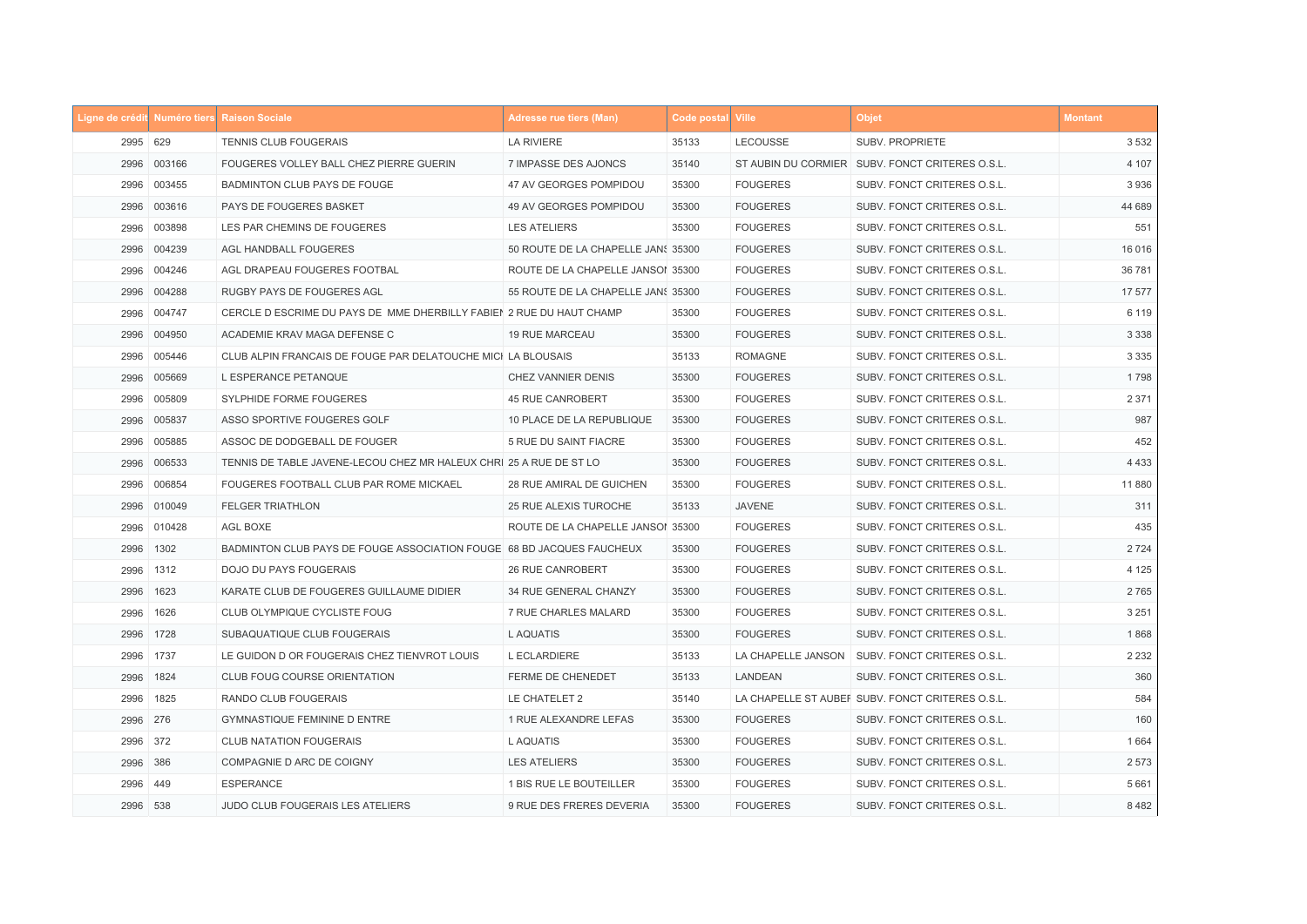|      |             | Ligne de crédit Numéro tiers Raison Sociale                       | <b>Adresse rue tiers (Man)</b>     | Code postal Ville |                    | <b>Objet</b>                   | <b>Montant</b> |
|------|-------------|-------------------------------------------------------------------|------------------------------------|-------------------|--------------------|--------------------------------|----------------|
|      | 2996 561    | ROULETTES CLUB FOUGERAIS GRADEL SEBASTIEN                         | 7 ALLEE DE LA REPUBLIQUE           | 35300             | <b>FOUGERES</b>    | SUBV. FONCT CRITERES O.S.L.    | 3727           |
|      | 2996 616    | TIR SPORTIF LA FOUGERAISE                                         | 54 BOULEVARD EDMOND ROUS: 35300    |                   | <b>FOUGERES</b>    | SUBV. FONCT CRITERES O.S.L.    | 5883           |
|      | 2996 629    | <b>TENNIS CLUB FOUGERAIS</b>                                      | <b>LA RIVIERE</b>                  | 35133             | LECOUSSE           | SUBV. FONCT CRITERES O.S.L.    | 13 2 98        |
|      | 2996 644    | TWIRLING CLUB DE FOUGERES                                         | 47 AV GEORGES POMPIDOU             | 35300             | <b>FOUGERES</b>    | SUBV. FONCT CRITERES O.S.L.    | 9 0 4 7        |
|      | 2996 652    | UNION CYCLISTE FOUGERAISE                                         | 7 RUE CHARLES MALARD               | 35300             | <b>FOUGERES</b>    | SUBV. FONCT CRITERES O.S.L.    | 378            |
|      | 2996 764    | LA PETANQUE FOUGERAISE PAR MR COLLARDEY JEAN PI 6 RUE DE MORTAIN  |                                    | 35300             | <b>FOUGERES</b>    | SUBV. FONCT CRITERES O.S.L.    | 1 1 1 0        |
|      | 2996 769    | LA VIGILANTE ATHLETISME                                           | <b>LES ATELIERS</b>                | 35300             | <b>FOUGERES</b>    | SUBV. FONCT CRITERES O.S.L.    | 23 966         |
| 2996 | 889         | ASPTT CHEZ JAMARD CLAUDE                                          | 6 RUE DU COLONEL GILLOT            | 35300             | <b>FOUGERES</b>    | SUBV. FONCT CRITERES O.S.L.    | 566            |
| 2996 | 891         | FOUGERAISE DE GYMNASTIQUE VOLONTAIRE                              | <b>LES ATELIERS</b>                | 35300             | <b>FOUGERES</b>    | SUBV. FONCT CRITERES O.S.L.    | 1 1 1 5        |
|      | 2998 003616 | PAYS DE FOUGERES BASKET                                           | 49 AV GEORGES POMPIDOU             | 35300             | <b>FOUGERES</b>    | SUBV. PAYS DE FOUGERES BASKET  | 73 000         |
|      | 3003 625    | UNION LOCALE C G T                                                | 7 RUE CHARLES MALARD               | 35300             | <b>FOUGERES</b>    | SUBV. SYNDICATS                | 6 342,91       |
|      | 3003 653    | UNION LOCALE CFDT                                                 | <b>18 RUE CHATEAUBRIAND</b>        | 35300             | <b>FOUGERES</b>    | SUBV. SYNDICATS                | 10 517,66      |
|      | 3003 654    | UNION LOCALE FORCE OUVRIERE                                       | 7 RUE CHARLES MALARD               | 35300             | <b>FOUGERES</b>    | SUBV. SYNDICATS                | 6 257,72       |
|      | 3003 655    | UNION LOCALE C F T C                                              | 7 RUE CHARLES MALARD               | 35300             | <b>FOUGERES</b>    | SUBV. SYNDICATS                | 3 599,86       |
| 3006 | 002985      | AEPEC NOTRE DAME DE BONABRY ECOLE MATERN ST JC 9 RUE JEANNE D'ARC |                                    | 35300             | <b>FOUGERES</b>    | SUBV ECOLES PRIVEES 1ER DEGRE  | 78 483,1       |
| 3006 | 1478        | AEPEC DE SAINT SULPICE ECOLE N D DE PONTMAIN                      | 1 RUE DU PERE LETAILLANDIER        | 35300             | <b>FOUGERES</b>    | SUBV ECOLES PRIVEES 1ER DEGRE  | 47 381         |
| 3006 | 1642        | AEPEC ST JB DE LA SALLE                                           | 7 RUE DOCTEUR BEAUVERGER           | 35300             | <b>FOUGERES</b>    | SUBV ECOLES PRIVEES 1ER DEGRE  | 117 780,84     |
|      | 3006 2286   | OGEC ST LEONARD EC DE LA MENNAIS                                  | 4 BOULEVARD DES DEPORTES           | 35300             | <b>FOUGERES</b>    | SUBV ECOLES PRIVEES 1ER DEGRE  | 81 490,18      |
| 3006 | 230         | AEPEC DE BONABRY ECOLE PRIM ST JOS BONABRY                        | 9 RUE JEANNE D ARC                 | 35300             | <b>FOUGERES</b>    | SUBV ECOLES PRIVEES 1ER DEGRE  | 61 777,92      |
|      | 3006 274    | LA MOUSSAYE                                                       | 11 RUE LESUEUR                     | 35300             | <b>FOUGERES</b>    | SUBV ECOLES PRIVEES 1ER DEGRE  | 121 240,64     |
|      | 3010 765    | LA PREVENTION ROUTIERE                                            | PARC D ACTIVITES LA BRETECHI 35760 |                   | <b>ST GREGOIRE</b> | SUBV PREVENTION ROUTIERE       | 377            |
|      | 3014 385    | COMITE D OEUVRES SOCIALES                                         | MAIRIE DE FOUGERES                 | 35300             | <b>FOUGERES</b>    | SUBVENTION C.O.S.              | 31 093         |
|      | 3076 1576   | MISSION LOCALE PAYS FOUGERES                                      | <b>9 RUE DES FRERES DEVERIA</b>    | 35300             | <b>FOUGERES</b>    | SUBV FDS LOCAL JEUNES DIFFIC   | 3 0 4 9        |
|      | 4169 2260   | <b>FAMILLES ACTIVES AU CENTRE SOCIAL</b>                          | 1 BLD DE GROSLAY                   | 35300             | <b>FOUGERES</b>    | SUBV CENTRE SOCIAL COTTERETS   | 146 546,5      |
|      | 4980 385    | COMITE D OEUVRES SOCIALES                                         | MAIRIE DE FOUGERES                 | 35300             | <b>FOUGERES</b>    | SUBV. COS CHEQUES VACANCES     | 11 278,1       |
|      | 5659 2260   | <b>FAMILLES ACTIVES AU CENTRE SOCIAL</b>                          | 1 BLD DE GROSLAY                   | 35300             | <b>FOUGERES</b>    | SUBVENTION FAMILLES ACTIVES    | 92 396         |
|      | 7868 010193 | LES PAPILLONS DU MERCREDI                                         | 2 PLACE DE LA RIBOISIERE           | 35300             | <b>FOUGERES</b>    | SUBVENTION ASSO CONTRAT EDUCAT | 4 7 1 4 , 5 3  |
|      | 8260 002978 | CDAD 35 CONSEIL DPT ACCES DR                                      | <b>CITE JUDICIAIRE</b>             | 35000             | <b>RENNES</b>      | SUBVENTION CDAJ-CDAD           | 1635           |
|      | 9602 515    | BATTERIE FANFARE DU PAYS DE FOUGERES                              | CENTRE CULTUREL DES URBANI 35300   |                   | <b>FOUGERES</b>    | SUBV BATTERIE FANFARE          | 4 8 4 5        |
|      | 9607 006241 | NICOLAS ET PIMPRENELLE                                            | 31 BD EDMOND ROUSSIN               | 35300             | <b>FOUGERES</b>    | SUBVENTION CRECHE PARENTALE    | 52 075         |
| 9622 | 003020      | ADAMAH                                                            | 60 RUE DE LA PINTERIE              | 35300             | <b>FOUGERES</b>    | SUBVENTION ADAMAH              | 1900           |
|      | 9626 1826   | LE VALDOCCO                                                       | 43 RUE PASTEUR                     | 35300             | <b>FOUGERES</b>    | SUBV JOURNEES VACANCES JEUNES  | 205,05         |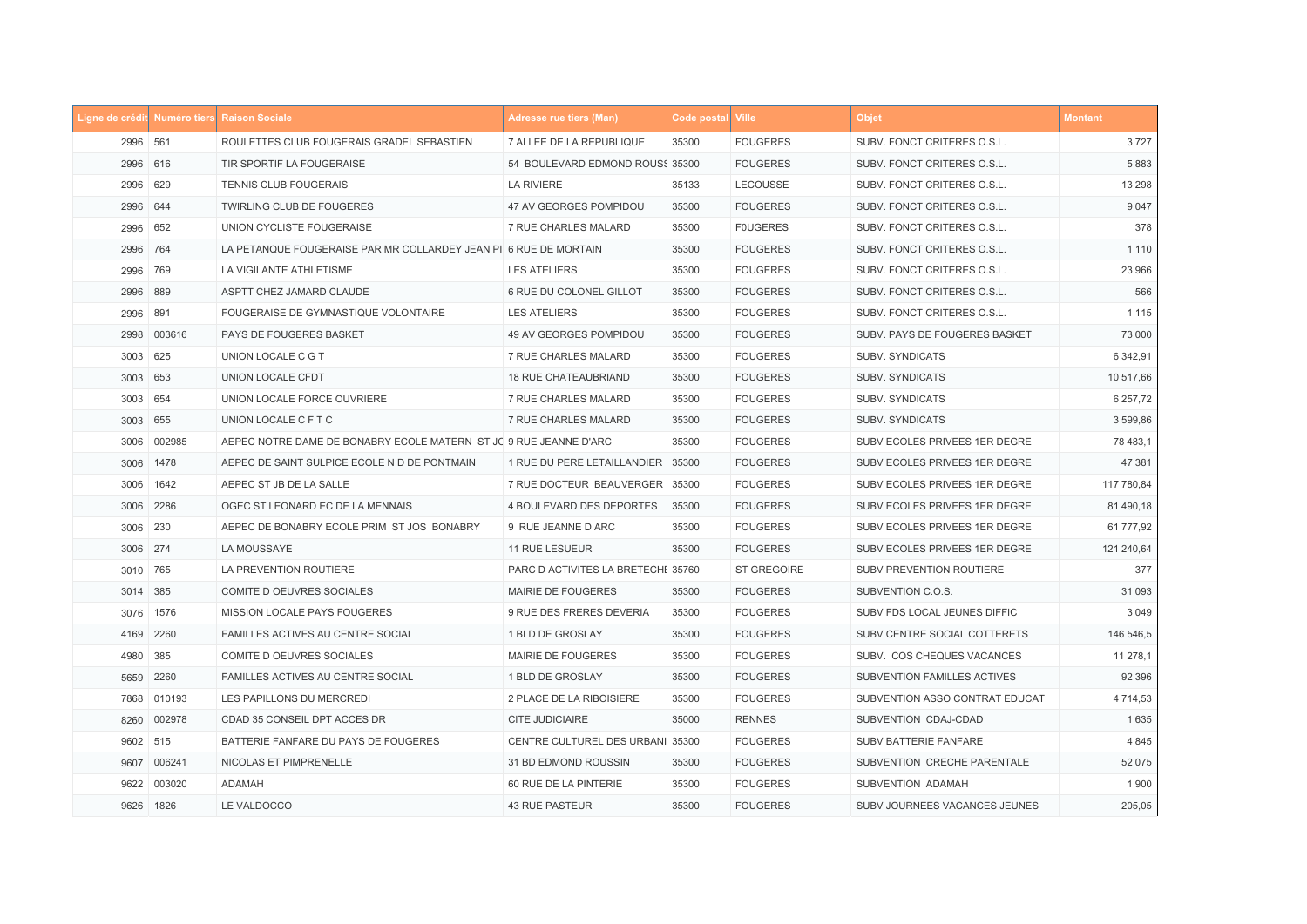|            |              | Ligne de crédit Numéro tiers Raison Sociale | <b>Adresse rue tiers (Man)</b>     | Code postal Ville |                    | <b>Objet</b>                                       | <b>Montant</b> |
|------------|--------------|---------------------------------------------|------------------------------------|-------------------|--------------------|----------------------------------------------------|----------------|
|            | 9626 2260    | FAMILLES ACTIVES AU CENTRE SOCIAL           | 1 BLD DE GROSLAY                   | 35300             | <b>FOUGERES</b>    | SUBV JOURNEES VACANCES JEUNES                      | 1 067,96       |
|            | 10168 002973 | ASSOC POUR LINSERTION SOCIAL                | 43 RUE DE REDON                    | 35000             | <b>RENNES</b>      | SUBVENTION AIS 35                                  | 1643           |
| 11701 1576 |              | MISSION LOCALE PAYS FOUGERES                | 9 RUE DES FRERES DEVERIA           | 35300             | <b>FOUGERES</b>    | SUBV PEREN EMPLOI JEUNE MISS L                     | 16 338         |
| 11703 2238 |              | SOMOTO FOUGERES LES ATELIERS                | 9 RUE DES FRERES DEVERIA           | 35300             | <b>FOUGERES</b>    | SUBV. FONCTION ASS SOLIDARITE                      | 875            |
| 11703 2584 |              | FOUGERES OUARGAYE                           | <b>LES ATELIERS</b>                | 35300             | <b>FOUGERES</b>    | SUBV. FONCTION ASS SOLIDARITE                      | 875            |
| 11704 2584 |              | <b>FOUGERES OUARGAYE</b>                    | <b>LES ATELIERS</b>                | 35300             | <b>FOUGERES</b>    | SUBV. ACTIONS DE SOLIDARITE                        | 3 0 5 0        |
| 11704      | 2905         | LES ENFANTS DE LA RIZIERE                   | CHEZ CHAPLAIN ISABELLE             | 35300             | <b>FOUGERES</b>    | SUBV. ACTIONS DE SOLIDARITE                        | 875            |
| 11710 2814 |              | PAIN CONTRE LA FAIM                         | 10 RUE DES ORMEAUX                 | 35520             |                    | CHAPELLE DES FOUGEF SUBVENTION PAIN CONTRE LA FAIM | 1850           |
|            | 12003 004312 | <b>LA SIRENE</b>                            | 4 RUE DE LA CITE DES GAUDELE 35300 |                   | <b>FOUGERES</b>    | AUTRES SUBVENTIONS                                 | 1 200          |
|            | 12003 010760 | <b>DEUFOIZIN</b>                            | 33 RUE DE LA FORET                 | 35300             | <b>FOUGERES</b>    | <b>AUTRES SUBVENTIONS</b>                          | 300            |
| 13133      | 003324       | FOUGERES ENVIRONNEMENT                      | <b>LES ATELIERS</b>                | 35300             | <b>FOUGERES</b>    | SUBVENTION ENVIRONNEMENT                           | 132            |
|            | 13143 005192 | ORPHELINS ET HANDICAPES DU CAMEROUN         | 20 RUE DES PRES                    | 35300             | <b>FOUGERES</b>    | SUBV FONCT CRITERES SOLIDARITE                     | 175            |
| 13143 2905 |              | LES ENFANTS DE LA RIZIERE                   | CHEZ CHAPLAIN ISABELLE             | 35300             | <b>FOUGERES</b>    | SUBV FONCT CRITERES SOLIDARITE                     | 402            |
| 16867      | 006859       | ASSOCIATION DES COMMERCANTS RUE NATIONALE   | PA DE LA GRANDE MARCHE             | 35133             | <b>JAVENE</b>      | SUBV ANIMATIONS COMMERCIALES                       | 950,62         |
| 17004      | 003888       | MAISON ARCHITECTURE DE BRETA MAEB           | 8 RUE DU CHAPITRE                  | 35000             | <b>RENNES</b>      | SUBV SEMAINE DE L'ARCHITECTURE                     | 500            |
| 17005 1512 |              | APE2A                                       | 88 RUE DE LA FORET                 | 35300             | <b>FOUGERES</b>    | SUBV SUR PLAN LOCAL PREVENTION                     | 3 0 0 0        |
| 17005      | 1619         | CIDFF CENTRE D INFORMATION DES FEM          | 21 RUE DE LA QUINTAINE             | 35000             | <b>RENNES</b>      | SUBV SUR PLAN LOCAL PREVENTION                     | 1 0 0 0        |
|            | 17909 003002 | LES SCENES DEMENAGENT                       | <b>LES ATELIERS</b>                | 35300             | <b>FOUGERES</b>    | SUBV LES SCENES DEMENAGENT                         | 16 500         |
| 19525      | 004304       | <b>SECOURS CATHOLIQUE</b>                   | 32 BD DE LA CHESNARDIERE           | 35300             | <b>FOUGERES</b>    | SUBV SECOURS CATHOLIQUE                            | 6 3 1 7        |
| 19526      | 1272         | <b>EMMAUS FOUGERES</b>                      | <b>FERME DE PARON</b>              | 35300             | <b>FOUGERES</b>    | <b>SUBVENTION EMMAUS</b>                           | 13 863         |
|            | 21001 004502 | <b>FOUGERES SOLIDARITE</b>                  | 47 AVENUE GEORGES POMPIDOI 35300   |                   | <b>FOUGERES</b>    | SUBVENTION FOUGERES SOLIDARITE                     | 59 000         |
| 21003 2530 |              | LE JAZZ ET LA JAVA                          | 18 RUE DE VITRE                    | 35300             | <b>FOUGERES</b>    | SUBV JAZZ IN FOUGERES                              | 11 000         |
|            | 21128 004548 | SCOUTS ET GUIDES DE FRANCE                  | 65 RUE DE LA GLACIERE              | 75013             | <b>PARIS</b>       | SUBV JEUNESSE HORS CRITERES                        | 447            |
|            | 21189 004246 | AGL DRAPEAU FOUGERES FOOTBAL                | ROUTE DE LA CHAPELLE JANSOI 35300  |                   | <b>FOUGERES</b>    | SUBV. AGL DRAPEAU FOOT HT NIV                      | 36 000         |
|            | 21205 006433 | SKOL DIWAN BRO FELGER                       | 7 RUE DU GUE MAHEU                 | 35300             | <b>FOUGERES</b>    | SUBV DIWAN BRO FELGER                              | 7 176,16       |
|            | 21206 009451 | SPL FOUGERES TOURISME                       | 1 RUE LOUIS LUMIERE                | 35133             | LA SELLE EN LUITRE | SUBV EXCEPT AIDE AUX LOYERS                        | 1590           |
| 21309 2260 |              | FAMILLES ACTIVES AU CENTRE SOCIAL           | 1 BLD DE GROSLAY                   | 35300             | <b>FOUGERES</b>    | SUBV MULTI ACCUEIL                                 | 99 592         |
|            | 23907 005765 | MAM LES PTITS LOUPS                         | 2 RUE DE LA SAINT FIACRE           | 35300             | <b>FOUGERES</b>    | <b>SUBVENTIONS MAM</b>                             | 103            |
| 25450 269  |              | ASSISTANTES MATERNELLES DU PAYS DE FOUGERES | <b>LES ATELIERS</b>                | 35300             | <b>FOUGERES</b>    | <b>SUBVENTIONS AMPF</b>                            | 655            |
|            | 26469 004441 | THEATRE DES FLAMBARDS                       | 1 RUELLE DES FLAMBARDS             | 35300             | <b>FOUGERES</b>    | SUBVENTIONS AIDE A LA DIFFUSIO                     | 450            |
| 26469 972  |              | THEATRE A FALGARD                           | <b>LES ATELIERS</b>                | 35300             | <b>FOUGERES</b>    | SUBVENTIONS AIDE A LA DIFFUSIO                     | 450            |
|            | 26684 006859 | ASSOCIATION DES COMMERCANTS RUE NATIONALE   | PA DE LA GRANDE MARCHE             | 35133             | <b>JAVENE</b>      | SUBV ANIM COMMERCIALE                              | 297            |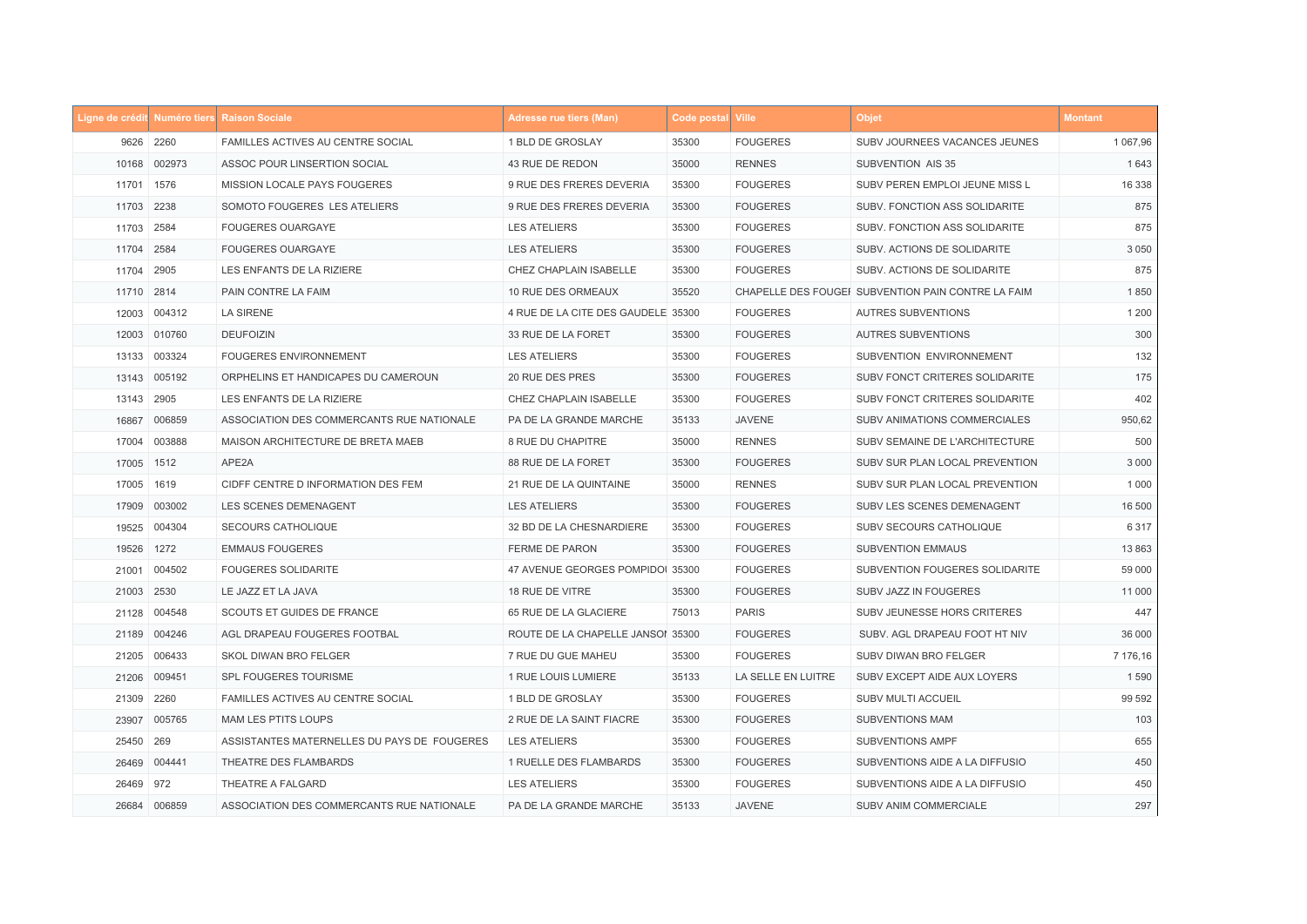|            |              | Ligne de crédit Numéro tiers Raison Sociale                        | Adresse rue tiers (Man)            | Code postal Ville |                         | <b>Objet</b>                   | <b>Montant</b> |
|------------|--------------|--------------------------------------------------------------------|------------------------------------|-------------------|-------------------------|--------------------------------|----------------|
| 26684 2417 |              | COMMERCE VILLE DE FOUGERES                                         | CHEZ CCI                           | 35306             | <b>FOUGERES</b>         | SUBV ANIM COMMERCIALE          | 982,8          |
|            | 27683 004567 | <b>FOUGERES MUSICALES</b>                                          | CHEZ BOSCHER JEAN PIERRE           | 35300             | <b>FOUGERES</b>         | SUBVENTION FOUGERES MUSICALES  | 10 000         |
| 27881      | 004288       | RUGBY PAYS DE FOUGERES AGL                                         | 55 ROUTE DE LA CHAPELLE JANS 35300 |                   | <b>FOUGERES</b>         | <b>SUBV HAUT NIVEAU RUGBY</b>  | 16 000         |
| 29009      | 003002       | LES SCENES DEMENAGENT                                              | <b>LES ATELIERS</b>                | 35300             | <b>FOUGERES</b>         | COMP LOYER POLE SOCIAL         | 145,41         |
| 29009      | 004502       | <b>FOUGERES SOLIDARITE</b>                                         | 47 AVENUE GEORGES POMPIDOI 35300   |                   | <b>FOUGERES</b>         | COMP LOYER POLE SOCIAL         | 6 215,85       |
|            | 29009 005138 | <b>DECLIC DANSE 35</b>                                             | <b>68 BD JACQUES FAUCHEUX</b>      | 35300             | <b>FOUGERES</b>         | <b>COMP LOYER POLE SOCIAL</b>  | 41,26          |
|            | 29009 005254 | POURQUOI PAS MOI PAR ROGER GINETTE                                 | 23 RUE JOSEPH FOURNIER             | 35300             | <b>FOUGERES</b>         | COMP LOYER POLE SOCIAL         | 153,27         |
|            | 29009 005694 | <b>LES TRIXIES</b>                                                 | 18 BIS RUE DE L'ECHANGE            | 35300             | <b>FOUGERES</b>         | COMP LOYER POLE SOCIAL         | 90,39          |
| 29009      | 006168       | SECOURS POPULAIRE                                                  | 63 RUE DE LA FORET                 | 35300             | <b>FOUGERES</b>         | COMP LOYER POLE SOCIAL         | 76,63          |
|            | 29009 006430 | SOCIETE HISTOIRE ARCHEOLOGIE DU PAYS DE FOUGERE CHEZ GAREL NICOLAS |                                    | 35300             | <b>FOUGERES</b>         | COMP LOYER POLE SOCIAL         | 106,11         |
| 29009      | 007208       | <b>CRE ACTIONS EN FOLIE</b>                                        | 19 ALLEE DES SABLONNIERES          | 35300             | <b>FOUGERES</b>         | COMP LOYER POLE SOCIAL         | 117,9          |
|            | 29009 010458 | LA SOURCE HERMINE                                                  | 39 RUE DES FEUTERIES               | 35300             | <b>FOUGERES</b>         | COMP LOYER POLE SOCIAL         | 117,9          |
| 29009      | 1822         | RESTAURANTS DU COEUR RELAIS DU COEUR D I V                         | 15 BIS RUE DE LA ROBERDIERE 35000  |                   | <b>RENNES</b>           | COMP LOYER POLE SOCIAL         | 13 952         |
| 29009 2584 |              | <b>FOUGERES OUARGAYE</b>                                           | <b>LES ATELIERS</b>                | 35300             | <b>FOUGERES</b>         | COMP LOYER POLE SOCIAL         | 151,3          |
| 29009 449  |              | <b>ESPERANCE</b>                                                   | 1 BIS RUE LE BOUTEILLER            | 35300             | <b>FOUGERES</b>         | COMP LOYER POLE SOCIAL         | 188,64         |
| 29009 630  |              | THEATRE DE LA BALOSSE                                              | 3 IMPASSE LARIBOISIERE             | 35300             | <b>FOUGERES</b>         | COMP LOYER POLE SOCIAL         | 145,41         |
| 29009 972  |              | THEATRE A FALGARD                                                  | <b>LES ATELIERS</b>                | 35300             | <b>FOUGERES</b>         | COMP LOYER POLE SOCIAL         | 145,41         |
|            | 30032 005278 | UNIVERSITE RENNES II HAUTE B                                       | PLACE DU RECTEUR HENRI LE M 35043  |                   | <b>RENNES</b>           | <b>SUBVENTION PUR</b>          | 5 2 7 5        |
| 30038 2417 |              | COMMERCE VILLE DE FOUGERES                                         | CHEZ CCI                           | 35306             | <b>FOUGERES</b>         | ACCOMPAGNEMENT NUMERIQUE       | 225            |
| 30196      | 003455       | BADMINTON CLUB PAYS DE FOUGE                                       | 47 AV GEORGES POMPIDOU             | 35300             | <b>FOUGERES</b>         | SUBV SPORTIFS DE HAUT NIVEAU   | 750            |
| 30207      | 005151       | <b>VILLE DE BAD MUNSTEREIFEL</b>                                   | <b>MARKTSTRASSE 11-15</b>          | 53902             | <b>BAD MUNSTEREIFEL</b> | SUBVENTIONS EXCEP BAD MUNSTERE | 10 000         |
|            | 30221 005929 | <b>BRETAGNE VIVANTE</b>                                            | 19 RUE DE GOUESNOU                 | 29221             | <b>BREST CEDEX</b>      | SUBVENTIONS MOBILISONS BRETONS | 4 9 0 0        |
| 30221      | 010841       | <b>REEPF</b>                                                       | 1 BD DE GROSLAY                    | 35300             | <b>FOUGERES</b>         | SUBVENTIONS MOBILISONS BRETONS | 8750           |
| 30221 2260 |              | <b>FAMILLES ACTIVES AU CENTRE SOCIAL</b>                           | 1 BLD DE GROSLAY                   | 35300             | <b>FOUGERES</b>         | SUBVENTIONS MOBILISONS BRETONS | 7 2 5 0        |
|            |              | <b>Total</b>                                                       |                                    |                   |                         |                                | 1 902 567,33   |

## **INVESTISSEMENT**

|           |              | Ligne de crédit Numéro tiers Raison Sociale | <b>Adresse rue tiers (Man)</b>          | Code postal  Ville |                 | <b>Objet</b>                  | <b>Montant</b> |
|-----------|--------------|---------------------------------------------|-----------------------------------------|--------------------|-----------------|-------------------------------|----------------|
| 14028 515 |              | BATTERIE FANFARE DU PAYS DE FOUGERES        | <b>CENTRE CULTUREL DES URBANI 35300</b> |                    | <b>FOUGERES</b> | SUBV EQUIPEMENT CULTURE       | 7 484          |
|           | 14033 004288 | RUGBY PAYS DE FOUGERES AGL                  | 55 ROUTE DE LA CHAPELLE JANS 35300      |                    | <b>FOUGERES</b> | SUBVENTIONS D'EQUIPEMENT SPOR | 1 480          |
| 14033 616 |              | TIR SPORTIF LA FOUGERAISE                   | 54 BOULEVARD EDMOND ROUS: 35300         |                    | <b>FOUGERES</b> | SUBVENTIONS D'EQUIPEMENT SPOR | 2078           |